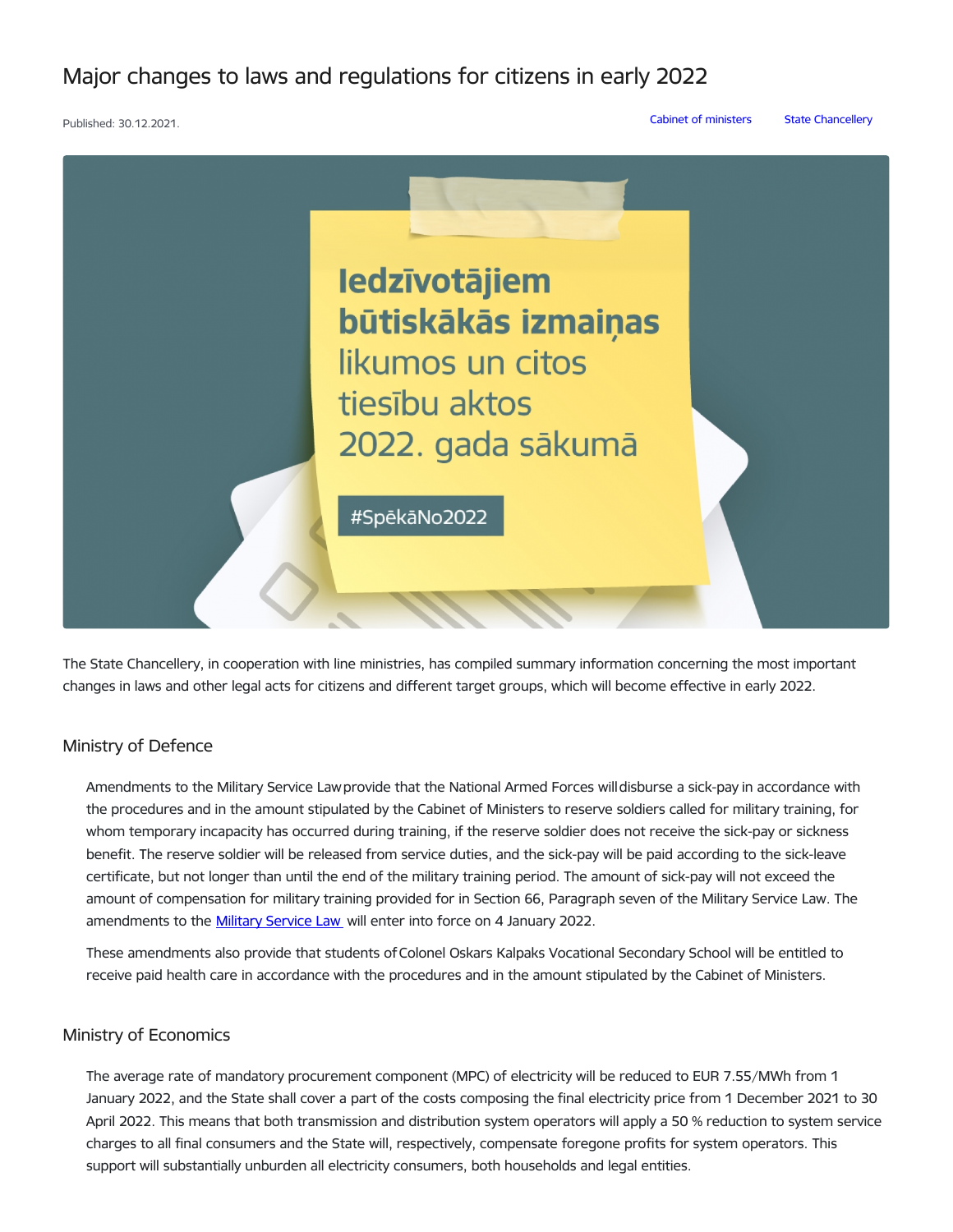The amendments to Regulation of the Cabinet of Ministers No. 395 Procedures by Which [Energy-Intensive](https://likumi.lv/ta/id/328532-grozijums-ministru-kabineta-2015-gada-14-julija-noteikumos-nr-395-kartiba-kada-energoietilpigi-apstrades-rupniecibas-uznemumi-i...) Manufacturing Companies Acquire the Right to a Reduced Participation in the Payment of the Mandatory Procurement Component" expand the range of manufacturing enterprises that will be eligible for the State aid for compensation of the Mandatory Procurement Component payment.

Regulation of the Cabinet of Ministers [No.679"Regulations](https://www.mk.gov.lv/likumi.lv/ta/id/318839-liftu-un-vertikalo-celejplatformu-drosibas-un-tehniskas-uzraudzibas-noteikumi) on Safety and Technical Supervision of Lifts and Vertical Lifting Platforms" will enter into force on 1 April 2022, and will lay down more stringent requirements for old lifts, their supervision and renewal.

#### Ministry of Finance

In order to further reduce the tax burden on labour for citizens with low-income, thenon-taxable minimum for the personal income tax will increase from 2022; it will also increase for the retired persons. Currently, the highest non-taxable minimum is EUR 300 per month and EUR 330 per month for retired persons.

The highest differentiated non-taxable minimum will be EUR 350 from 1 January 2022, while EUR 500 from 1 July 2022.

 $\bullet$ The non-taxable minimum for retired persons will amount toEUR 350 from 1 January 2022 and to EUR 500 as of 1 July.

In order to promote the diversity of books and periodicals and increase their accessibility to the general public, areduced VAT rate of 5 % will be applied from 1 January 2022 to the supply of books, periodicals and other media publications or delivery of printed and electronic publications, as well as to their subscription fee. This will ensure that the cultural, educational and awareness-raising needs of society are met.

The information concerning other changes in the field of taxation is available on thewebsite of the Ministry of [Finance!](https://www.fm.gov.lv/lv/izmainas-nodoklu-joma-sakot-ar-2022gadu)

#### Ministry of Welfare

The reform of the Family State Benefit will become effective on 1 January. The family will receive EUR 25 per month for one child between one year to 20 years of age, EUR 100 (EUR 50 per child) for two children, EUR 225 (EUR 75 per child) for three children. The monthly benefit will be EUR 100 per child for four or more children.

As from 1 April 2022, the sick-leave certificate shall be paid by the State from the 10th day of incapacity for work (currently from the 11th day). This means that the employer will pay from his own funds the sick-pay for a maximum of 9 calendar days (currently 10 calendar days).

For further information about changes in the social sector, please visit thewebsite of the Ministry of [Welfare!](https://www.lm.gov.lv/lv/jaunums/izmainas-socialaja-joma-2022-gada)

## Ministry of Culture

[Amendments](https://likumi.lv/ta/id/301950-grozijums-valsts-kulturkapitala-fonda-likuma) to the State Culture Capital Foundation Lawprovide for changes in the financing model of the State Culture Capital Foundation. From 2022, it is planned to return to the financing of the State Culture Capital Foundation from the planned state budget revenues of the current year from the following taxes - 3 % of excise duty on alcoholic beverages, 2 % of excise duty on tobacco products, 1.37 % of lotteries tax and 2.21 % of gambling tax. These changes in the medium-term budget, will increase the budget of the State Culture Capital Foundation by ~ 2 million euros per year in the period from 2022 - 2024, which means significantly more funding for new cultural projects, staff involved in their implementation, including the non-governmental sector.

The amendments to the Law on Personal Income Taxprovide for the extension of the transitional period for a special tax regime for recipients of royalties for another year - until 31 December 2022. This means that unregistered royalty recipients will be able to continue their work in 2022 as before (for the period from 1 July to 31 December 2021) - without registering their economic activity and at the current tax rate of 25 % (from which the commissioner of the author's work pays the Residential Income Tax (RIT) and Mandatory State Social Insurance Contributions (MSSIC)); the current accounting procedure remains valid.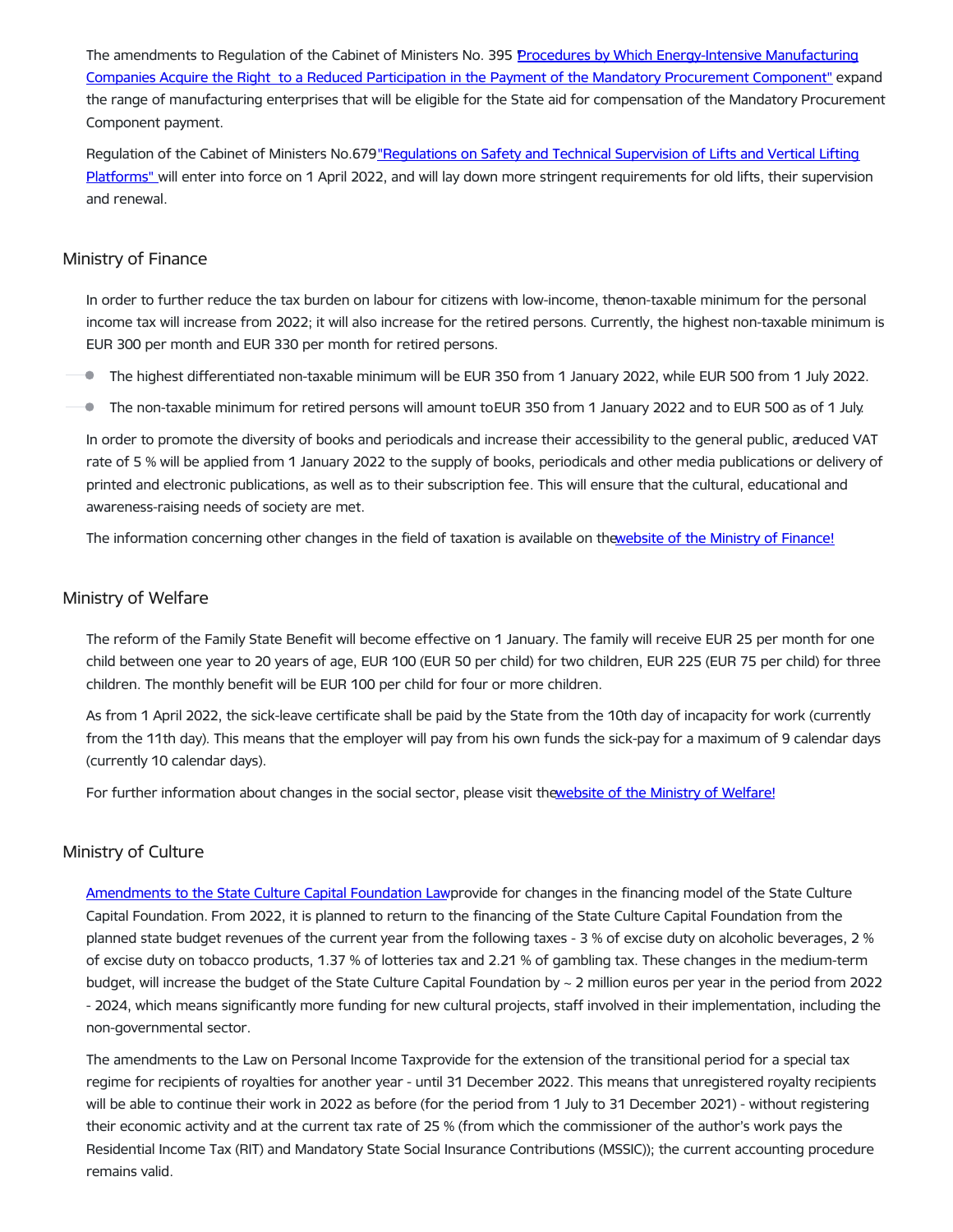# Ministry of Transport

[Amendments](https://likumi.lv/ta/id/328540-grozijumi-ministru-kabineta-2008-gada-11-marta-noteikumos-nr-173-valsts-pamatbudzeta-valsts-autocelu-fonda-programmai-pieskirto...) to Regulation "Procedure by Which the Funds of the State Basic Budget Allocated to the State Road Fund Program are Used" stipulate that, from 1 January 2022, after the takeover of roads,local governments will receive additional funds for the takeover of the local road sections of the State for each km of road. The local governments will have the opportunity to channel more funds over the next few years to priority needs to improve the quality of local roads and bridges.

# Ministry of Justice

On 1 January 2022, [amendments](https://likumi.lv/ta/id/319860-grozijumi-kriminallikuma) to the Criminal Law (hereinafter - amendments to the CL) will enter into force. The amendments to the CL will initiate a reform of criminal liability of minors, providing a different procedure of the application and replacement of punishments for minors. The amendments to the CL particularly emphasise that the primary purpose of punishing the minors is the resocialisation of the minor, since it has been proved that most minors cease their offending behaviour when they mature and become adults. The amendments to the CL are aimed at improving the system of criminal penalties in general, i.e., it provides that the probation supervision has to be set as a principal punishment while forced labour needs to be replaced by community service.

In order to avoid excessive fragmentation of forced lease regulation in case of shared property and to restore a balance between the interests to be safeguarded of those involved, a [reform](https://www.tm.gov.lv/lv/jaunums/tm-2022-gada-1-janvari-saksies-piespiedu-nomas-reforma-zemes-lietosanas-tiesibas-regules-likums) of forced lease will enter into force on 1 January 2022. The law replaces the so-called 'forced lease relationship' with the statutory land-use right for a fee. The law lays down a fixed fee for land use - 4 % of the cadastral value per year. The new legal framework shall apply to the legal relations of the owner of the building and land from 1 January 2022 in cases where there is no contract with the owner of the building and land or a court judgment has not been made, but from 1 January 2023 to those legal relationships, which are currently regulated by a contract or a court judgment.

On 1 January 2022, the regulation on the [exemption](https://likumi.lv/ta/id/324276-fiziskas-personas-atbrivosanas-no-paradsaistibam-likums) of a natural person from debts will enter into force. It aims to promote the restoration of solvency and the strengthening of financial literacy of a natural person who is or has been in a poor or disadvantaged household. The Law lays down the principles and procedures for the exemption of a natural person from debt obligations, which have arisen from a consumer credit contract within the meaning of the Consumer Rights Protection Law and which have to be discharged. This will facilitate the participation of a person in the economic environment. The new regulation applies to debts the total amount of which exceeds one national minimum monthly wage or EUR 500, but does not exceed EUR 5 000.

On 1 January 2022, an amendment to Section 3(1) of the Law on Official Publications and Legal Information regarding the publishing of all binding regulations of local governments in the official gazette Latvijas Vēstnesis will come into force.

## Ministry of Health

The range of persons who will be entitled forpaid family doctor's home visits will be extended as of 1 January 2022. It is stipulated that the persons who are in a long-term social care and social rehabilitation institutionswill also be entitled for such visits paid for by the State.

Persons with Group II disability will be exempted from the patient's contribution for state-funded healthcare services as of 1 January 2022.

To enable patients with possible recurrence of malignant tumours to receive all necessary examinations, doctors' consultations and timely treatment as soon as possible, a mechanism has been developed to prioritise such patients according to the 'green corridor' principle. The so-called 'yellow corridor' is to be introduced to ensure that patients with relapses of malignant tumours receive faster diagnosis and necessary treatment.

As the result of provision of additional funding from next year,women will be entitled for paid breast reconstruction operations after breast cancer treatment.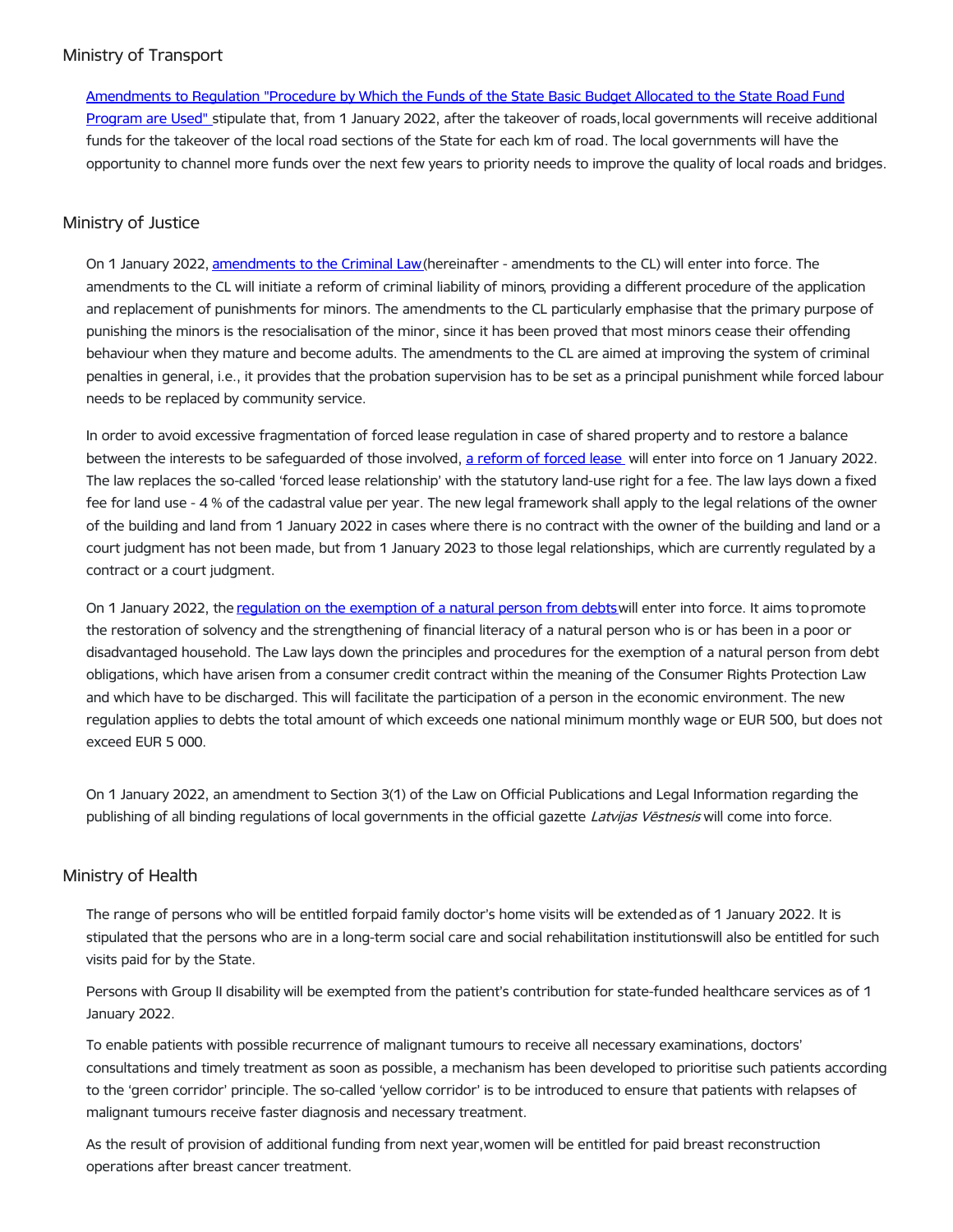The range of persons entitled to receive state-funded medically assisted insemination will be expanded. Until now, women under the age of 37 could benefit from this service, while from 2022, state-funded medically assisted insemination will be extended for women up to 40 years of age.

It is intended to continue the funding of psycho-emotional support measures next year, and to ensure funding for advisory telephone services to teens to provide psycho-emotional support by 30 June 2022. This service was introduced in order to reduce the long-term negative impact on the mental health of society caused by the Covid-19 pandemic and to ensure access to psychological assistance and psychological health services for Latvian residents.

It is also planned to continue to pay for theprovision of psycho-emotional support to the staff of the inpatient medical institution until 30 June 2022, and to continue to pay to hospital healthcare providers amonthly allowance for the observation of the patient's state of health in the admission department and to make payment in accordance with the actual costs of treatment of patients in bed of the intensive care unit (ICU) or ICU.

Salaries of medical practitioners will further increase in 2022. The lowest monthly salary of doctors and functional specialists will increase by 4.4% next year - from EUR 1489 to EUR 1555 per workload, while the lowest monthly salary of certified nurses and medical assistants will increase by 4.74% - from EUR 985 to EUR 1032.

The average salary of medical practitioners embedded in tariffs will be increased.The average salary for doctors and functional professionals will rise to EUR 1963 (currently EUR 1862), while for medical and patient care specialists and assistants of functional specialists will rise to EUR 1183 (currently EUR 1117).

A new day hospital health service – examinations for long-term oxygen treatment, will be provided from next year. This is necessary because the patients with respiratory insufficiency, for whom oxygen therapy is indicated, may need healthcare services that can only be provided in day hospitals.

#### Ministry of Environmental Protection and Regional Development

On 1 February 2022, a deposit system for beverage [packaging](https://www.vvd.gov.lv/lv/depozita-sistema?utm_source=https%253A%252F%252Fwww.google.com%252F) will be launched in Latvia. It will be possible to hand over glass, plastic (PET) and metal (scan) beverage packaging in the deposit system:

 $\bullet$ glass bottles with volume between 0,1 and 3 litres (excluding);

- **g** glass bottles for other fermented products with an alcohol content of up to 6 % between 0,1 and 0,75 litres (excluding);
- $\blacksquare$  plastic (PET material group) bottles with a volume of between 0,1 and 3 litres (excluding);
- $\blacksquare$  plastic bottles for beer and other fermented products with an alcohol content not exceeding 6 % between 0,1 and 0,5 or 1 litre and cans with a capacity of 0,2 to 1 litre.

We would like to remind you that the four-year transitional period for the improvement of decentralised collecting systems (DCS) to ensure their compliance with the requirements of the Regulation of the Cabinet of Ministers expires on 1 January 2022. If centralised sewerage networks have been built along respective property, the owner of the devolved system may be required to install a connection to them. In addition, the DCS must be registered in a register established by the local government before 1 January 2022.

The year 2022 is the last year to prepare your company's document management system and invoice system for usingeaddress. For instance, in order for the document system to automatically recognise the customer - the user of the e-address, with whom the official written communication is mandatory in the e-address from January 2023, and in order to ensure that invoices are sent to the e-address.

The use of the official electronic address is mandatory for a legal entity registered in the registers – entrepreneurs, economic operators as of 1 January 2023. As a result, 2022 is the last year to prepare the document management system of its company, an invoice system for the use of e-address. For example, in order for the document system to automatically recognise the customer - the user of the e-address, with whom the official written communication is mandatory in the eaddress from January 2023, and also the sending of invoices to the e-address.